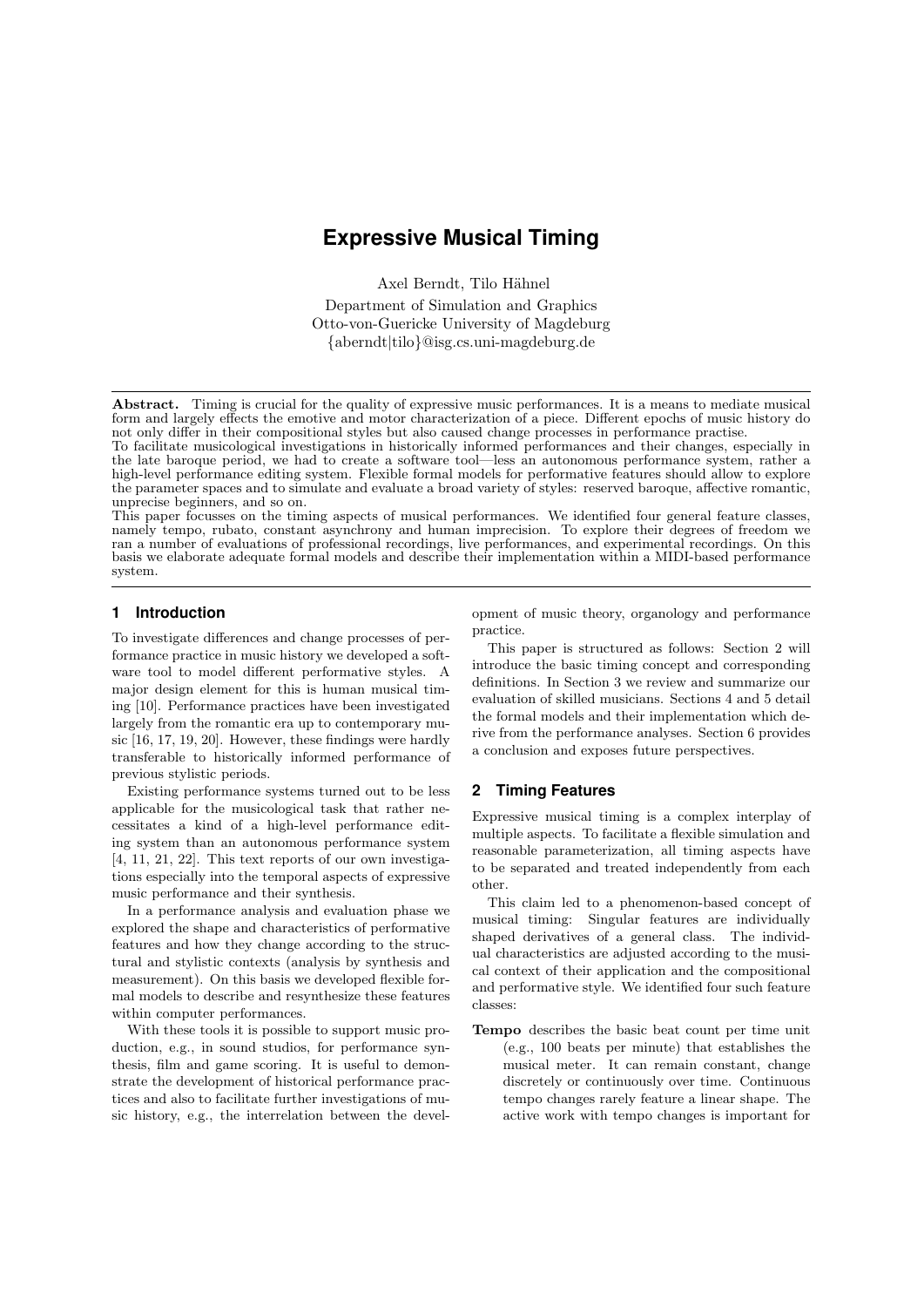the figuration of climaxes, melodic destinations, and musical phrases. Thus, it is applied over segments with musically medium-term and long-term extent, hence macro timing.

- Rubato Musical meter is rarely performed exactly. Little prolongations and compressions are used consciously and subconsciously to express figures, motifs, metric accentuations, peak tones etc. Accordingly, rubato defines musically short-term timing deviations that take place within clearly delimited frames. Any deviations also have to be compensated within the same timeframe to keep up with the basic tempo. For that reason they are called balanced deviations. These occur as singular phenomenons but more often as repetitive schemes (e.g., in the Viennese waltz).
- Constant Asynchrony Different onsets between musicians in an ensemble do often show systematic behaviour. It is originated in the hierarchy of instruments in the score (leading parts are ahead) and is affected in its extent by the overall tempo [14].
- Human Imprecision Within the analyses deviations occur that cannot definitely be traced to a systematic reason. Even if effects of fingering, shifting, and room acoustics are taken into account, a rest of imprecision remains.

To determine appropriate parameter settings for particular musical contexts and styles we carried out a number of performance evaluations as described in the following.

## **3 Analysis and Retrieval**

The parameter spaces defined in the previous section were discovered by an analysis of live, studio, and experimental recordings.

## **3.1 Methodology**

The studio recordings were represented by 10 professionally produced recordings of G. P. Telemann's Trumpet Concerto in d major (TWV 51:D7). This chamber concert is one of the most famous baroque concerts for trumpet and typical in its form [7]. After a global analysis of tempo changes we focused on the first six bars of the first movement, the adagio. There, the most tempo changes emerged, leading us to assume a possible phrase-dependent performance. We also present results of rubato analyses, using the example of three motific groups of four sixteenth notes.

The live recordings were made during the 5th International Telemann Competition for historical woodwind instruments (recorder, baroque flute and baroque oboe). The advantage was that all interpretations played live and no recordings were improved afterwards. In addition, the recording equipment (AKG) C 1000 microphones and Zoom Handy H4 recorder) as well as its position and the room all recordings were made in, were the same. An international jury selected 15 players for recorder, who all studied or had been studying historically informed performance. We analyzed the compulsory piece, the sonata in f minor for recorder and basso continuo (from Telemann's "Der getreue Music Meister"). In the first movement, signed Triste, all performers played very distinct rubati.

In the experimental recordings 10 professional musicians for classical music as well as experts in historically informed performance played baroque and modern instruments (brass, strings and woodwinds). To get results that are free of any further contextual influences, they performed ritardandi and accelerandi on non-melodic tone repetitions.

Beats and onsets were detected in two steps, which combined automatic onset detection and human tapping. The automatic onset detection generated a number of onset hypotheses based on algorithms described by Duxbury et al [2], the power over time of an au- $\alpha$  dio signal<sup>1</sup> and changes in energy between various frequency bands in a sequence of spectra<sup>2</sup> [1]. These were hypotheses for single onsets and also for onsets, which are of secondary relevance (e.g., arpeggiated cembalo play). By tapping, we set markers within the hypothesis space. These markers provided clues to identify the most valid hypotheses which were used for tempo and rubato analyses.

### **3.2 Results of Tempo Analyses**

Every performance of the Trumpet Concerto showed outstanding deviations in timing to mark phrase boundaries. However, we could not find any evidence for permanent tempo changes over a long period of time. To evaluate whether successive deviations in note lengths can be described with a curve, we approximated the successive deviations with linear, quadratic and cubic functions in the first six bars of the adagio. Only two performances showed a significance of  $\alpha > 0.05$  with the cubic function as the best fitting one, followed by the quadratic function.

In contrast to the phrase arch performance, which consists of an acceleration to a turning point and a slowdown until the end of a phrase, we could neither detect tempo changes over the whole phrase, nor an acceleration to a turning point (only for one out of ten

<sup>1</sup> http://sv.mazurka.org.uk/MzPowerCurve

<sup>2</sup> http://mazurka.org.uk/software/sv/plugin/ MzSpectralFlux/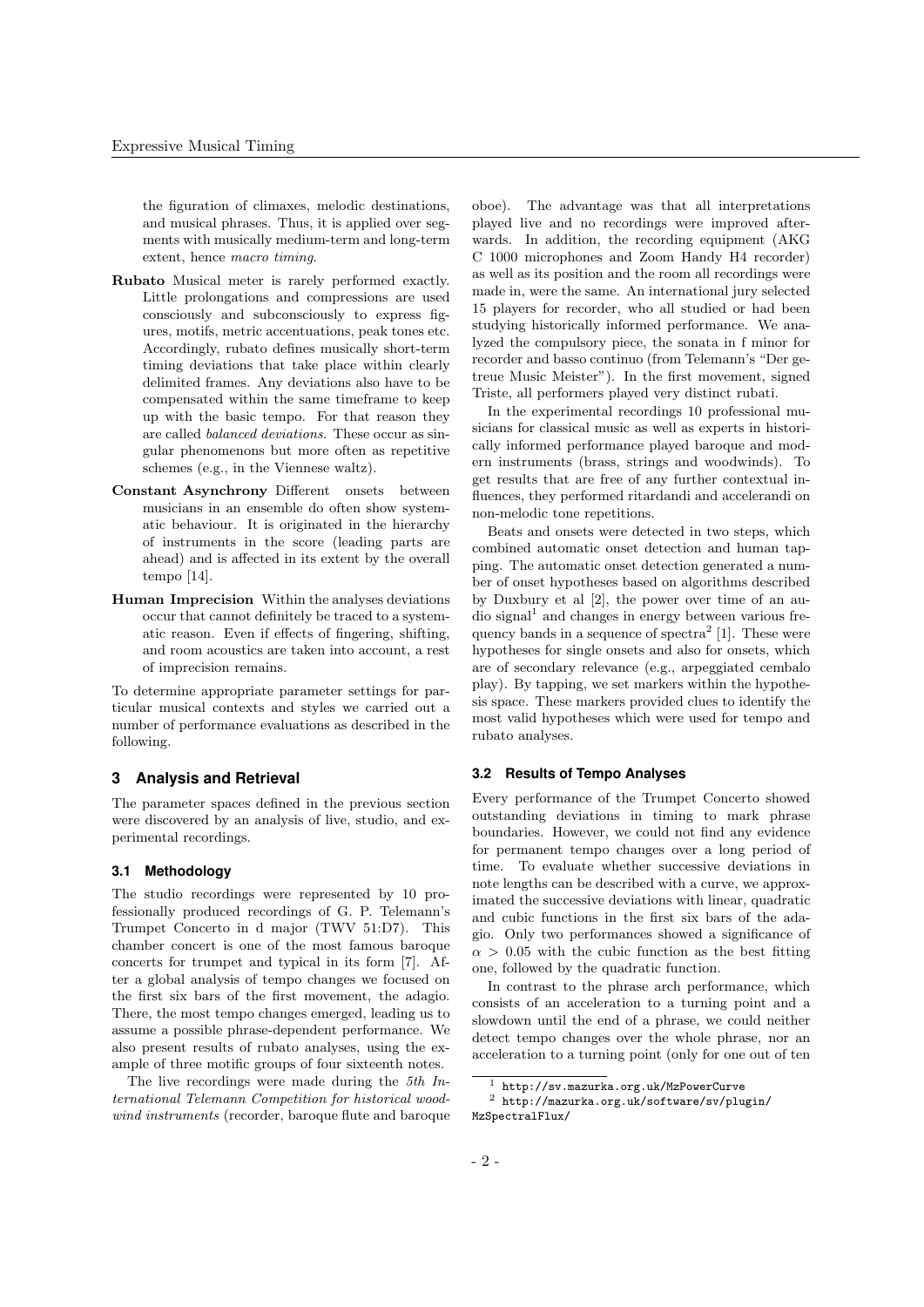|        | interpreter I   |               |          | interpreter II |       |          |
|--------|-----------------|---------------|----------|----------------|-------|----------|
|        | $\,R^2$         | F             | $\alpha$ | $R^2$          | F     | $\alpha$ |
| linear | .43             | 6.75          | .029     |                |       |          |
| quadr. | .61             | 6.42          | .022     | .74            | 11.15 | .005     |
| cubic  | .62             | 6.54          | .021     | .74            | 11.13 | .005     |
|        | interpreter III |               |          | interpreter IV |       |          |
| quadr. | .72             | 1.28          | .006     | .70            | 9.27  | .008     |
|        |                 |               | .006     |                |       |          |
| cubic  | .73             | 1.62          |          | .70            | 9.49  | .008     |
|        |                 | interpreter V |          |                |       |          |
| linear | .34             | 4.74          | .06      |                |       |          |

Table 1: Approximated curves for the retard in bar six of the adagio. quadrequadratic function.  $5$ performers (not listed) did not show any significant values.

performers we could not exclude acceleration—linear with a weak correlation coefficient  $R^2 = 0.12$  at the significance level  $\alpha > 0.05$ . Yet we found evidence for a gradual retard, albeit limited to the last bar of the phrase. Table 1 shows 5 of 10 performances. For interpreter V a linear retard could not be excluded. The interpreters I–IV played a retard, describing a cubic or a quadratic function, respectively. These findings match with previous studies of retard [5, 9].



Figure 1: Experimental performances of accenerandi and ritardandi: Final characteristics are more curved than in a piece.

# **First Half and Second Half Characteristics**

To extract ritardandi and accelerandi separately, we analysed the experimental recordings, which had no musical context to the greatest possible extent. Although all musicians were experts, they found these context-free scores hard to play. Some had difficulties to count the bars, some played faster instead of slower or had a lot of questions about the differences in timing. All musicians performed additional deviations on metrical accents, which (sometimes in high degree) distorted the accelerandi and ritardandi. In the analysis the performers showed less problems in playing a ritardando, especially the final retard. The standard deviations of all performances for the final retard (mean  $SD = 14\%$  of the entire tempo change) were less than for the inner-piece retard (mean  $SD = 17\%$ ).

Moreover, the quadratic shape of the final retard had a higher degree than the inner one which was weakly curved. However, the larger part of the tempo changes still took place in the second half of the whole process.

In contrast to the ritardandi, the larger part of accelerandi took place in the first half. Both, final and inner accelerandi showed a logarithmic shape, both with a mean  $SD = 17\%$  and a weaker curvature for the inner accelerandi. This corresponds to the distinction of inner and final ritardandi (see Figure 1).

# **3.3 Results of Rubato Analyses Differences in Deviations**

| Adagio     |      |      |      |      |       |  |  |
|------------|------|------|------|------|-------|--|--|
| contour    | lsll | lsls | lssl | sk   | other |  |  |
| occurrence | 11   |      |      | 3    |       |  |  |
| Triste     |      |      |      |      |       |  |  |
| contour    | 1s11 | lsls | lssl | lsss | other |  |  |
| occurrence | 9    | З    | 13   | 5    |       |  |  |

Table 2: Different relations in a group of four sixteenth notes in the Trumpet Concerto (Adagio) and sonata for recorder (Triste). l=long, s=short

Deviations in note lengths are restricted to the bar level or shorter. In his pioneering work, Quantz [12] recommended to lengthen the first and third note in a group of four sixteenth notes in a slow tempo. At a fast tempo only the first of four notes has to be lengthened, but beside these rules everything has to be played under the major premis of *diversity*<sup>3</sup>.

<sup>3</sup>The connection between Telemann and Quantz as well as other contemporary musicians has been proven recently [8, 13, 15].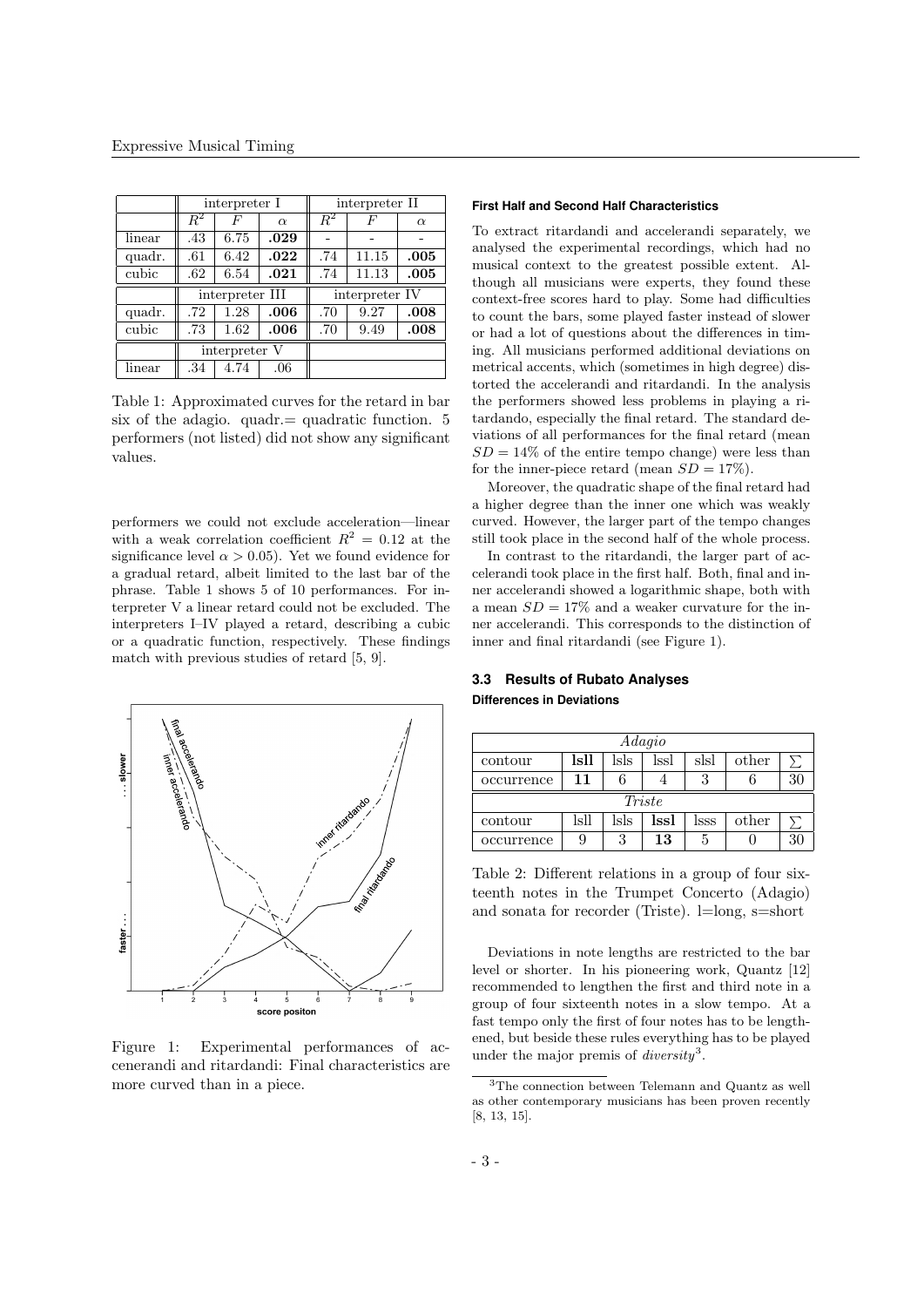During the first six bars of the adagio, groups of four sixteenth notes occur three times, so 30 examples have been available from the studio recordings. As shown in Table 2, the performers played different relations of these four notes, mostly in the way long-short-long-long  $(lsll)$ , followed by *long-short-long-short* (*lsls*). Differences in contour as well as in markedness refer to the intention of variety of performance. A few exceptions gave a view on a random error: Interpreters, who intended to play the same rubato, match with a minimal accuracy of 12ms. In the experimental recordings many performances varied to an unexpectedly small extent of less than one percent of the underlying meter. Within this amount errors of measurement and performance noise could not be clearly differentiated.

#### **First-Note-Lengthening**

|      | lssl        |     |          | lsll    |     |          |
|------|-------------|-----|----------|---------|-----|----------|
|      | $\bar{R}^2$ | F   | $\alpha$ | $R^2\,$ | F   | $\alpha$ |
| lin. | .985        | 195 | .0008    | .989    | 261 | .0005    |
| log. | .983        | 169 | .0010    | .971    | 102 | .0020    |
| pow. | .983        | 172 | .0010    | .985    | 193 | .0008    |

Table 3: Best fitting curves for the rubato over four sixteenth notes in the Triste.  $lin = linear$ ,  $log = log$ arithmic, pow.= power function.  $l=\text{long}, s=\text{short}$ 

More obvious results we found in the live recordings of the Triste movement. Here, two groups of four sixteenth notes occur and are performed by 15 interpreters. As seen in Table 2, for most of the part the contour *long-short-short-long* (*lssl*) was performed.<sup>4</sup>

A definite result has been the lengthening of the first note. Compared to the mean deviations of the last three sixteenths, the first was played from 15% up to 140% longer (with mean  $\bar{x} = 66\%$  and  $SD = 28\%$ ). Nevertheless, the high variation of the first note shows its outstanding position. This can also be seen in Figure 2, were the accumulated intervals are shown. The lengthening of the first note results in a maximum deflection of the performance curve, referring to an assumed equal play.

The most frequent contours lssl and lsll in the recorder sonata (see Table 2) were approximated separately, as demonstrated in Table 3. As the curve does not describe the relative deviations, the logarithmic function as well as the linear and power function fit best. Apart from the statistical relevance of these findings, the logarithmic function has to be preferred: A



Figure 2: Rubato over four sexteenth notes in the Triste movement.

linear function would describe an exact equal playing that was excluded because of the above-mentioned results. The power curve just overlaid the linear one (with marginal deviations in a more unfavourable direction than the mean curve), and therefore has to be excluded as well.

The often found last-note-lengthening [3, 4] depends on the importance of the following first note. In the Triste the last notes have been played longer at the end of the phrase. Therefore, the last note should not be seen as a lengthened note. It rather has to be seen as an additional pause before the following phrase or figure.

In the late nineteenth century, Riemann [18] sowed the seed with his rules of agogic from which contemporary performances developed and still refer to, respectively. In this regard, we discovered differences, exemplified on historically informed performance. They concern tempo and rubato features, their shape characteristic and intensity. Thus, a synthetic performance must guarantee the flexibility in rubato and also tempo, particularly the various shapes and curvatures. In the following we will describe our approach to this.

# **4 Macro Timing**

For the formalization and implementation of timing features we decided to keep the macro-micro distinction. This Section will focus on macro timing and describe our approach to modeling expressive musical tempo within a performance system. In order to support the huge amount of characteristics, as discovered

<sup>4</sup> It has to be mentioned that the cembalist decides the length of the last sixteenth note, and therefore if it will become long or short. The recorder only plays four sixteenth notes and ends in a pause, filled by the continuo.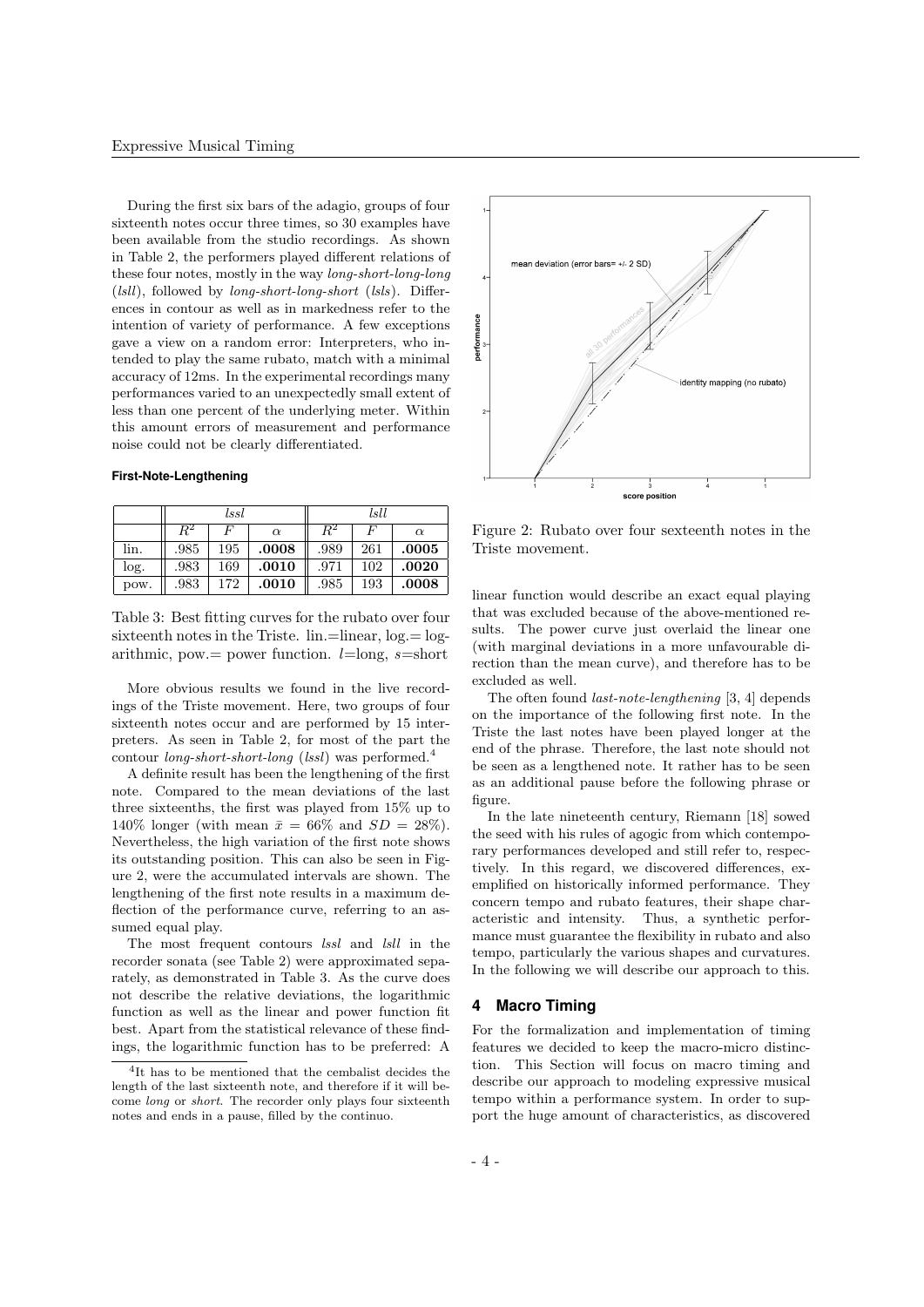previously, we present an extended tempo representation and corresponding implementational details for an adequate playback.

Since the MIDI standard is still present and extensively supported by home computer systems as well as by professional music and studio hard- and software we decided to base our implementations on the MIDI protocol, too. Therefore, we applied the MidiShare engine [6], which provides a low-level MIDI-API and a real-time scheduling system for MIDI events. The new tempo map formalism, which is described below, was implemented as an XML data structure.

#### **4.1 Formalization**

Musical tempo features are represented as tempo instructions T. These are listed in the tempo map  $M_T$ in timely increasing order:

$$
M_T = (T_0, T_1, \ldots, T_n)
$$

Each instruction  $T_m$   $(0 \leq m \leq n)$  is a 5-tuple

$$
T_m = (d_m, t_{1_m}, t_{2_m}, b_m, i_m)
$$

with  $d_m$  providing the tempo-independent date of the instruction within the piece of music. This can be, e.g., a MIDI ticks value, as used here, or it can follow the Bar-Beat-Unit convention. Both are equivalent and can easily be converted using the ticks-per-quarternote value (henceforth clicks) which is provided by each MIDI file header.

While  $d_m$  marks the beginning of the tempo instruction  $T_m$ , its range is terminated either by  $d_{m+1}$  of the succeeding instruction  $T_{m+1}$  or, in case of  $T_m$  already being the last instruction in  $M_T$ , by the date of the last event within the piece of music.

Within this range,  $T_m$  defines a continuous tempo transition from tempo  $t_{1m}$  to  $t_{2m}$  (both measured in beats per minute). Therefore,  $b_m$  provides the *musical* length of one beat in floating point format (e.g., quarter note:  $1/4 \rightarrow 0.25$ , half note:  $1/2 \rightarrow 0.5$  and so forth).

To model the different tempo transition characteristics, as discovered in Section 3, the usually linear transition is twisted via a potential function in the domain [0; 1] (corresponds with the degree of tempo change). The exponent given by  $i_m$   $(i_m \in \mathbb{R}, i_m \geq 0)$  steers the deflection of the function:

- $i_m = 0$  to ignore  $t_{1_m}$  and run  $t_{2_m}$  immediately (subito) as constant tempo,
- $0 < i<sub>m</sub> < 1$  for first half characteristics,
- $i_m = 1$  to achieve the mechanical linear behavior,
- $i_m > 1$  for second half characteristics.

The intensity of the ritardando/accelerando grows the more the transition deflects from the linear course. Extreme deviations approach a subito-like behaviour.

#### **4.2 Implementation**

The MIDI standard only defines constant tempi and discrete, i.e. stepwise, tempo changes. Seemingly continuous transitions can be achieved by discretization with sufficiently small step heights and with step lengths of at least the shortest inter-event distance. However, the high-level representation of tempo instructions gets lost. The result is still only an approximation and subject to more or less audible aliasing effects (abrupt/bouncy tempo changes).

To overcome these limitations, the MIDI internal tempo map is ignored and substituted by our new macro-timing representation, which is provided by an XML file accompanying the MIDI data. According to these information, the milliseconds date of each MIDI event is determined by function  $ms(d)$  before sending it to the scheduler (with d being the MIDI ticks value to be converted):

$$
ms(d) = \begin{cases} d & \text{: } d \leq d_0 \\ con_1(d - d_m) + ms(d_{m-1}) & \text{: } t_{1_m} = t_{2_m} \\ tran(d - d_m) + ms(d_{m-1}) & \text{: } otherwise \end{cases}
$$

for m as the index of tempo instruction  $T_m$  which holds:

$$
d_m < d \le d_{m+1}
$$

with  $d_{m+1}$  as the tick date of instruction  $T_{m+1}$  or of the last event if  $T_m$  has no successor in the tempo map.

In case of a constant tempo, i.e.  $t_{1_m}$  equals  $t_{2_m}$ , the conversion is easily done by function  $\text{con}_k(d_l)$  with  $d_l = d - d_m$  being the local MIDI ticks position within the range of  $T_m$  and  $k \in \{1, 2\}$ :

$$
\text{con}_k(d_l) = \frac{60000 \cdot d_l}{t_{k_m} \cdot 4 \cdot b_m \cdot clicks}
$$

Otherwise,  $T_m$  defines a substantial tempo transition. Therefore, the conversion is done by function  $tran(d<sub>l</sub>)$ :

$$
\text{tran}(d_l) = \text{con}_1(d_l) + \frac{(\text{con}_2(d_l) - \text{con}_1(d_l)) \cdot d_l^{i_m+1}}{(i_m+1)(d_{m+1} - d_m)^{i_m+1}}
$$

The result of function  $ms(d)$  added to the milliseconds date when the playback begin. Since all musical parts/MIDI tracks are processed individually, this date is also a basis for synchronization to compensate numerical imprecision. The sounding result is a proper aliasing-free tempo transition.

In our implementation we furthermore distinguish between global and local tempo maps. The global ones constitute a universal timing base for all tracks. Local tempo maps, by contrast, only provide the macrotiming base for one track. Local information dominate the global, accordingly, the global tempo map is ignored if there is a local one.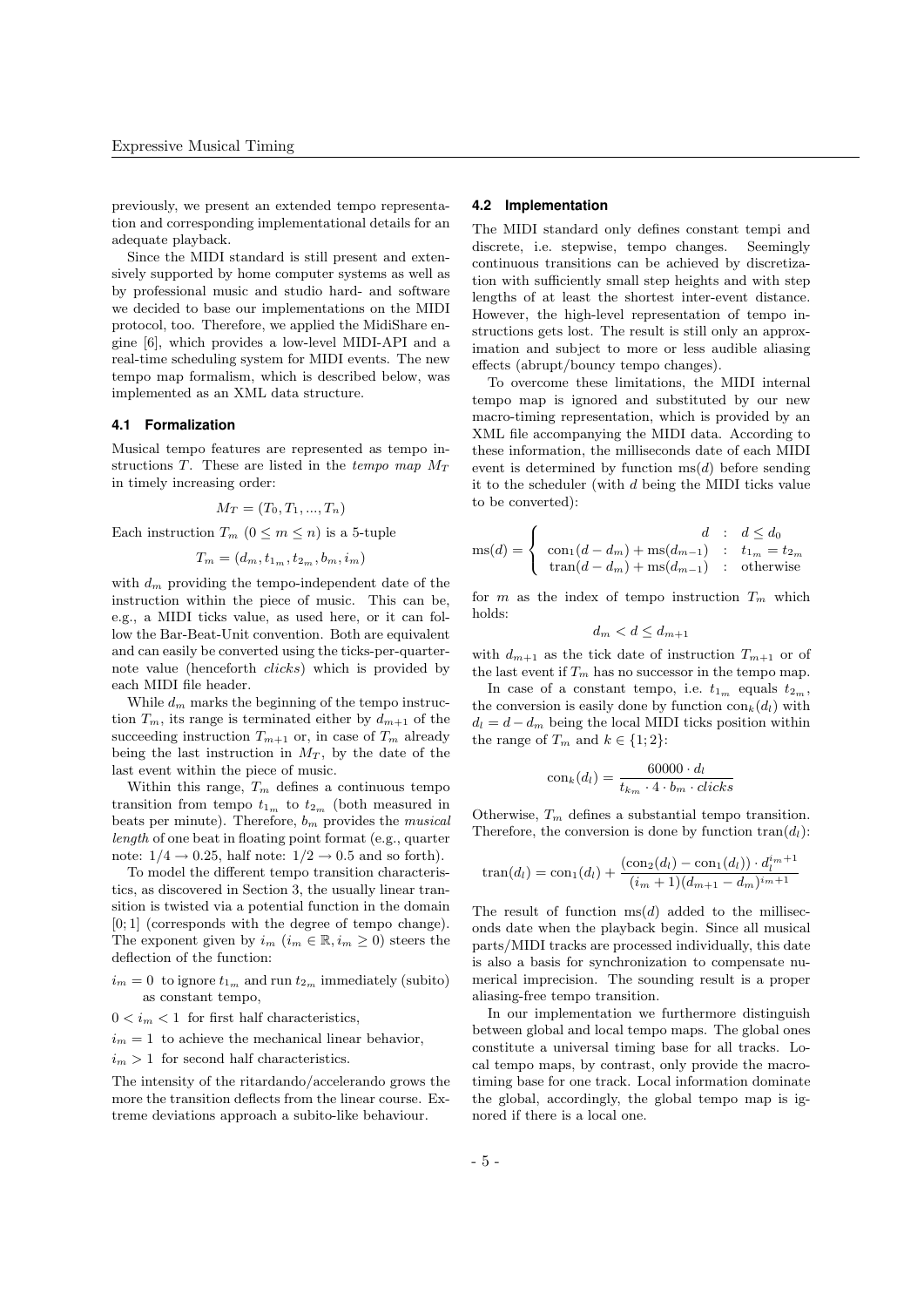# **5 Micro Timing**

Micro-level timing features add fine-structured details to the macro-timing curve. They often show a repetitive or irregular but continual behavior.

## **5.1 Formalization**

Micro-level timing features have to be differentiated as those with systematic and those with apparently random behavior. Both can change over time; imprecise ensemble play can, e.g., be originated in a situation within the composition which is technically difficult to realize. As a result, both feature types are to be organized as dated entries within ordered lists  $M<sub>S</sub>$  (systematic deviations) and  $M_R$  (random imprecision).

# **Systematic Deviations**

Rubati and constant deviations are both of systematic type, hence, summarized into one formalism  $(m \text{ is the})$ index of the  $M<sub>S</sub>$  list entry):

$$
S_m = (d_m, f_m, r_{1_m}, r_{2_m}, i_m, c_m)
$$

In correspondence to the tempo formalism (see Section 4)  $d_m$  indicates the tempo-independent date (in MIDI ticks) from when on the micro-level deviations are to be applied. It is terminated by  $d_{m+1}$ .

The simplest kind of deviation, the constant asynchrony, is a plain delay. Its value is given by attribute  $c_m$  in milliseconds  $(c_m \in \mathbb{Z})$ .

All remaining attributes define the rubato deviation scheme (see Figure 3) which is continuously applied to all consecutive timeframes of length  $f_m$  (in ticks). One timeframe may, e.g., cover the length of a measure, a figure, or even less. Since all rubato deviations have to compensate within the same frame,  $f_m$  also defines the meter of overall synchrony. Consequently, the rubato deviation scheme must be a mapping of metrical time to rubato time in the domain  $[0; f_m)$ .

The potential function in  $[0; 1)$  again turned out to provide a sufficient behaviour. So the timeframe was scaled down to this domain. Exponent  $i_m$  controls whether the time has to:

- be stretched in the beginning and compressed in the end  $(0 < i_m < 1)$ ,
- be accelerated in the beginning and stretched in the end  $(i_m > 1)$ , or
- remain unchanged  $(i_m = 1)$ .

An initial non-negative delay can be set by  $r_{1_m}$ . Correspondingly,  $r_{2m}$  sets the arrival at the end of the frame early. Both attributes indicate a relative position within the timeframe and have to hold the following condition:

$$
0 \leq r_{1_m} < r_{2_m} \leq 1; r_{1_m}, r_{2_m} \in \mathbb{R}
$$



Figure 3: Three rubato deviation schemes for a timeframe of four quarter notes with different settings for i.

#### **Random Imprecision**

Up to now, the performance is perfect regarding macro and micro timing. Nevertheless, human musicians are rarely able to perform all nuances perfectly. Even extensively trained professionals are subject to psychological and motor conditions which introduce a gaussian distribution into the accuracy of micro timing.

Friberg's KTH rule system implements this performance noise by two components: the musician's motor delay and long term tempo drifts [4]. The latter, i.e., long term tempo drifts, have to be classified as macrotiming features (see Section 4). Human imprecision causing micro deviations, however, have to be applied and parameterized more carefully to measure up with the qualitative aspects of player's aptitude.

It can change over time according to the musical context and technical difficulty. Thus, we organize these deviations as dated information in an ordered list  $M_R$ . An entry

$$
R_m=(d_m,\sigma_m)
$$

defines the normal distribution around the exact milliseconds date of all note events in  $[d_m; d_{m+1})$  with a standard deviation of  $\sigma_m$  (in milliseconds).

#### **5.2 Implementation**

To get the definite milliseconds date for each note event, all micro-timing deviations have to be added to the macro timing. The whole sequence of date transformations is illustrated in Figure 4.

For numerical reasons, the rubato transformation is already applied to the tempo-independent tick date by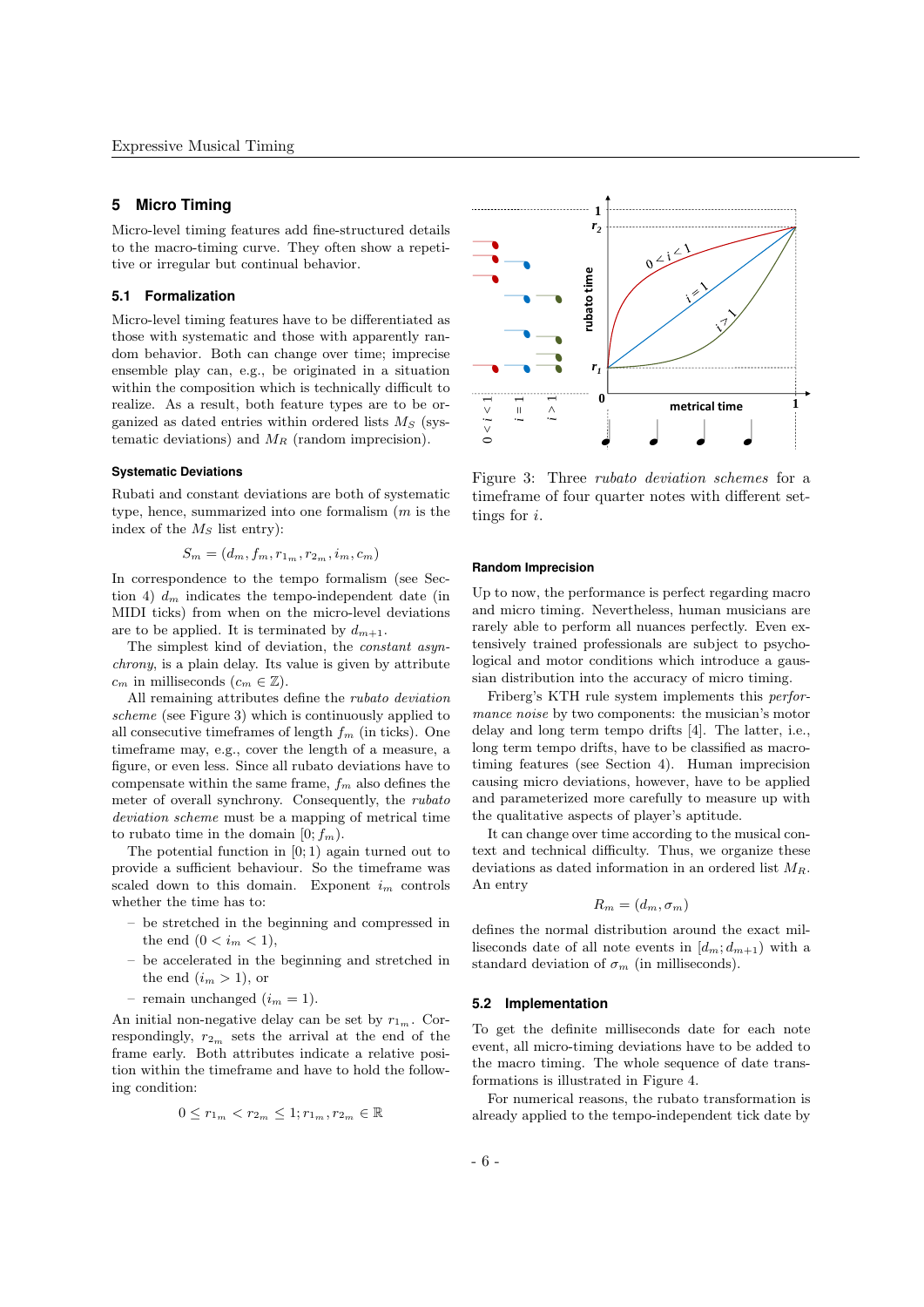

Figure 4: The complete date conversion pipeline.

function  $\text{rub}(d)$  with d as the tick date to be transformed.

$$
\operatorname{rub}(d) = \left[ \left( \frac{\operatorname{lp}(d)}{f_m} \right)^{i_m} \cdot (r_{2_m} - r_{1_m}) + r_{1_m} \right] \cdot f_m + d_f
$$

Once again, the index  $m$  refers to the entry in  $M<sub>S</sub>$ with date  $d_m < d \leq d_{m+1}$ , i.e., the last entry before d. Function  $\ln(d)$  determines the local position of d within its timeframe

$$
lp(d) = (d - d_m) mod f_m
$$

and  $d_f$  is the date of that timeframe  $d_f = d - \ln(d)$ .

All remaining micro-timing features are applied after the tempo-based conversion from ticks into millisecond dates. The *constant asynchrony*  $c_m$  is also a millisecond value, and is simply added.

A random imprecision with standard deviation  $\sigma_m$ is added to the resulting precisely timed date. While all previous transformations were keeping the order of events, this last step runs the risk of causing inconsistencies (e.g., a note-on event delays after its corresponding note-off). Before adding the random deviation, a consistency check has to prevent this situation.

Altogether, the definite milliseconds timing of tick date  $d$ , timing( $d$ ), is done as follows:

$$
\text{timing}(d) = \text{ms}(\text{rub}(d)) + c_m + \text{rand}(\sigma_m)
$$

We already differentiated macro timing as global or local. Likewise, both micro-timing feature maps  $M_S$  and  $M_R$  can be defined globally for all parts or locally per part in order to get lively performances with musicians who play more or less well together and exact.

# **6 Conclusion and Future Perspectives**

This paper traced our investigations into expressive musical performances with regard to timing aspects. We identified four different classes of timing phenomenons, namely tempo, rubato, constant deviations and random imprecision.

Our evaluations have shown that these features cannot be applied statically. In different musical contexts and performance styles they showed very distinctive characteristics that we wanted to introduce into computer performed music. Therefore, we developed adequate formalizations that we implemented within a performance system.

However, knowledge about the tools of expressive performances does not represent knowledge about their application. As mentioned, the characteristics of all timing features vary according to the musical context. Thus, one direction of our future work will be to investigate the association of structural and performative features and their characteristics.

In the context of historically informed performances our models do already provide valuable quantitative information which allow a better insight into performance practices, and how they changed in history.

Moreover, timing is only one of many aspects that expressive music performance deals with. Our future research will also include the analysis of dynamics, i.e. loudness, and articulation.

#### **Acknowledgement**

We like to express thanks to all musicians for their participation in the recordings and for the inspiring dialogs.

#### **References**

- [1] S. Dixon. Onset Detection Revisited. In Proc. of the 9th Conf. on Digital Audio Effects (DAFx-06), pages 18–20, Montreal, Canada, Sept. 2006.
- [2] C. Duxbury, J. P. Bello, M. Davies, and M. Sandler. Complex Domain Onset Detection for Musical Signals. In Proc. of the 6th Conf. on Digital Audio Effects (DAFx-03), London, UK, Sept. 2003.
- [3] A. Friberg. A Quantitative Rule System for Musical Expression. PhD thesis, Royal Institute of Technology, Sweden, 1995.
- [4] A. Friberg, R. Bresin, and J. Sundberg. Overview of the KTH Rule System for Musical Performance. Advances in Cognitive Psychology, Special Issue on Music Performance, 2(2–3):145–161, July 2006.